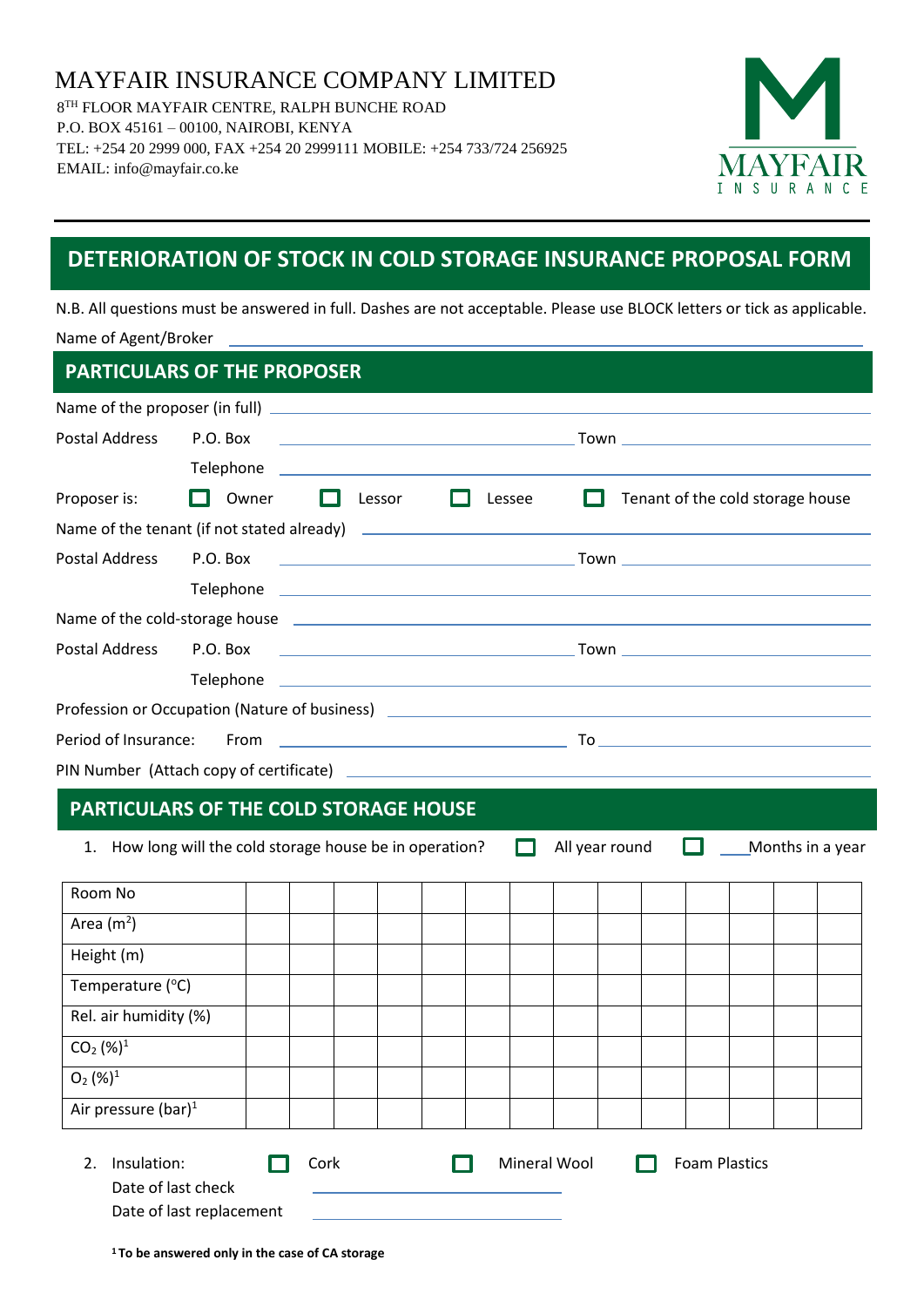| 3.       | Alternative storage facilities:<br><b>YES</b><br>ΝO<br>If YES, give name(s) and address(es) of alternative cold-storage house(s) <sup>2</sup>                                                                                                                                                                  |
|----------|----------------------------------------------------------------------------------------------------------------------------------------------------------------------------------------------------------------------------------------------------------------------------------------------------------------|
|          | Distance ___________ km; percentage of goods that can be stored _________ %; period _______<br>months<br>Have these facilities been used in earlier instances?<br><b>YES</b><br>ΝO                                                                                                                             |
|          | <b>PARTICULARS OF REFRIGERATING PLANT</b>                                                                                                                                                                                                                                                                      |
| 1.       | <b>YES</b><br>NO.<br>Does a machinery policy exist?                                                                                                                                                                                                                                                            |
| 2.       | When was the refrigerating plant first put into operation?<br>the control of the control of the control of the control of the control of the control of<br>Complete specification of refrigerating plant (page4)                                                                                               |
| 3.       | <b>YES</b><br>Is switch over from one unit to the other possible?<br><b>NO</b><br>(If YES, attach a basic circuit diagram sketch)                                                                                                                                                                              |
| 4.       | What refrigerating capacity remains when cold storage rooms are fully stored?<br>%                                                                                                                                                                                                                             |
| 5.       | Freon 22<br>Freon 12<br>Refrigerant:<br>Other<br>NH <sub>3</sub><br>If Other, specify                                                                                                                                                                                                                          |
| 6.       | Pipes carrying the refrigerant are on the:<br>ceiling<br>floor<br>walls                                                                                                                                                                                                                                        |
| 7.       | own staff<br>Supervision carried out by:<br>other<br>government<br>If Other, specify                                                                                                                                                                                                                           |
| 8.       | Maintenance carried out:<br>Irregularly<br>Regularly at intervals of ______ months                                                                                                                                                                                                                             |
| 9.       | Manufacturer<br>Own staff<br>Maintenance is carried out by:<br>Lessor $\Box$<br>Maintenance firm<br>- F 1                                                                                                                                                                                                      |
|          | <b>CONTROL AND ALARM SYSTEM</b>                                                                                                                                                                                                                                                                                |
|          | 1. State the total number of measuring devices for:<br>$CO2 concentration1$<br>Temperature<br>Rel. air humidity <sup>1</sup><br>CO concentration $1$<br>Air pressure inside rooms <sup>1</sup><br>Is there also an independent calibrated reference thermometer in each cold storage room?<br><b>YES</b><br>NΟ |
| 2.<br>3. | Check intervals<br>Temperature<br>Rel. air humidity<br>CO2 and CO concentration<br>Air pressure<br>(hours):                                                                                                                                                                                                    |
| 4.<br>5. | Are there different arrangements for Sundays and public holidays?<br><b>YES</b><br><b>NO</b><br>Are signalling devices installed to show disturbance or failure of the plant?<br><b>YES</b><br><b>NO</b><br>audibly<br>visibly<br>If YES, alarm is given                                                       |
|          | Irregularly<br>Maintenance carried out:<br>$\Box$<br>Regularly at intervals of ______ months by _<br><sup>1</sup> To be answered only in the case of CA storage; $\frac{1}{2}$ If necessary on a separate sheet                                                                                                |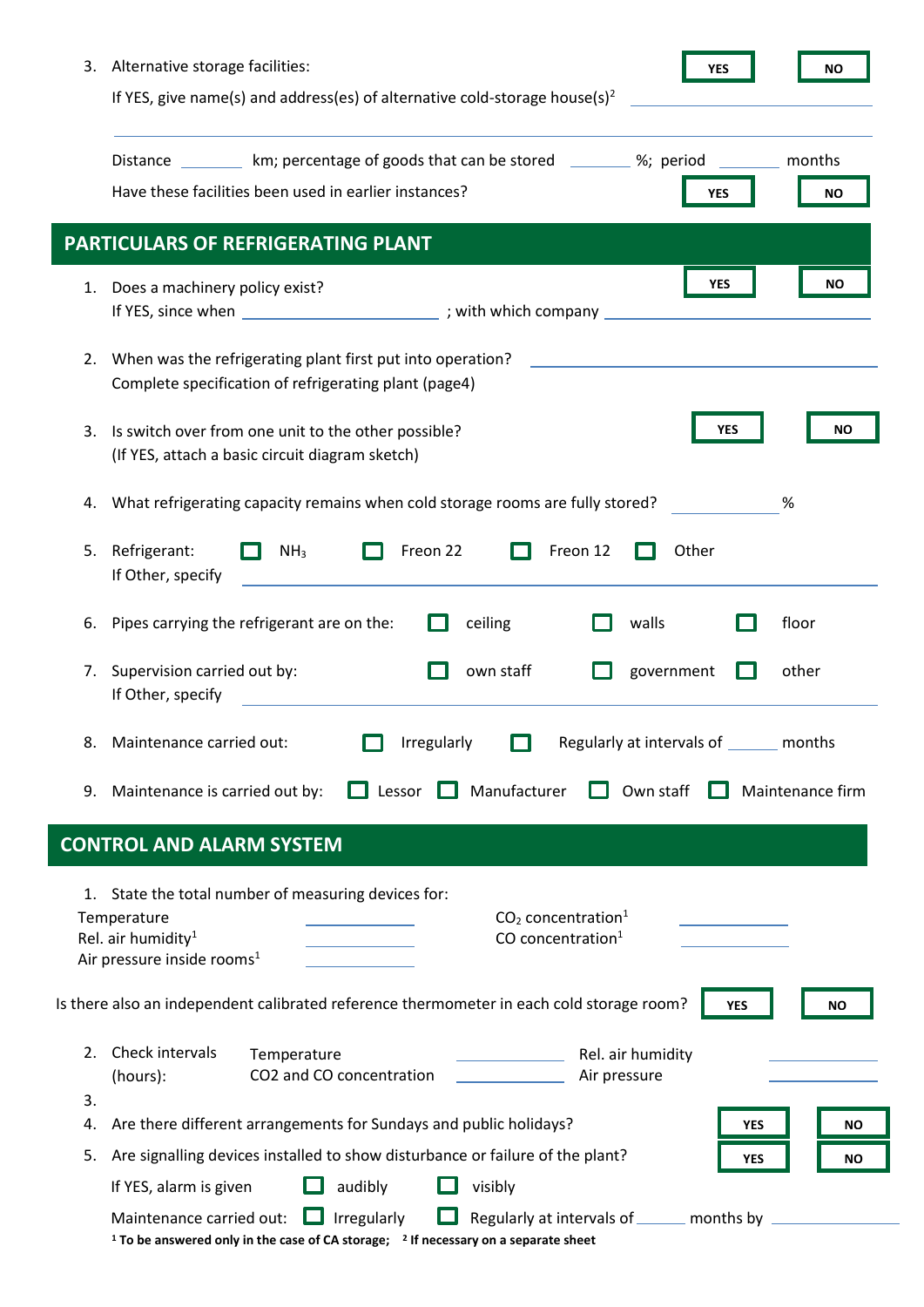| 6. | <b>CA Storage:</b> Can the cold storage rooms be entered and inspected while in use?<br><b>YES</b><br><b>NO</b><br>Is the condition of the goods checked during storage?<br><b>YES</b><br>NO. |
|----|-----------------------------------------------------------------------------------------------------------------------------------------------------------------------------------------------|
|    | <b>POWER SUPPLY</b>                                                                                                                                                                           |
| 1. | Is failure of power supply to be insured?<br><b>YES</b><br>ΝO                                                                                                                                 |
| 2. | by single dead-end feeder<br>Public power supply:<br>by ring main<br>by single dead-end feeder                                                                                                |
|    | overhead<br>underground<br>Laid:                                                                                                                                                              |
| 3. | Give details of own power supply if any                                                                                                                                                       |
| 4. |                                                                                                                                                                                               |
| 5. | Have there been supply interruptions of more than 2 hours in the last 2 years?<br><b>YES</b><br>ΝO                                                                                            |
|    | If YES, state the: Number of interruptions                                                                                                                                                    |
|    | Max duration                                                                                                                                                                                  |
| 6. | Is operational standby generating equipment available at any time, which can<br><b>YES</b><br><b>NO</b>                                                                                       |
|    | Produce the electrical capacity required when the cold storage house is fully stocked?                                                                                                        |
|    | If YES, state the total capacity<br>kW; number of units                                                                                                                                       |

## **SCHEDULE OF GOODS TO BE INSURED**

| The goods are:                 | sorted   | packed    |                               |                                |  |
|--------------------------------|----------|-----------|-------------------------------|--------------------------------|--|
| Type and grade of goods stored | Maximum  | Number of | No-claims                     | Sum to be insured <sup>5</sup> |  |
|                                | quantity | chambers  | period (hours) <sup>3,4</sup> |                                |  |
|                                |          |           |                               |                                |  |
|                                |          |           |                               |                                |  |
|                                |          |           |                               |                                |  |
|                                |          |           |                               |                                |  |
|                                |          |           |                               |                                |  |
|                                |          |           |                               |                                |  |
|                                |          |           |                               |                                |  |
|                                |          |           |                               |                                |  |
|                                |          |           |                               |                                |  |
|                                |          |           |                               |                                |  |
|                                |          |           |                               |                                |  |
|                                |          |           |                               |                                |  |
|                                |          |           |                               |                                |  |

 $3$  The 'No-claim period' is the period (e.g 12, 24, 48 hours or more) during which the goods stored cannot under any circumstances deteriorate due to a rise in temperature as a consequence of Machinery Breakdown indemnifiable according to the policy conditions and/or failure of power supply. The No-claims period depends fundamentally on the type on the type and quantity of goods stored and on the specific features of the cold storage insulation used

- **4** In the case of CA storage, indicate envisaged storage duration in months
- **<sup>5</sup>** Maximum indemnification per cold storage room

#### **DECLARATION**

I/We hereby declare that the above statements made by us in this Proposal are, to the best of our knowledge and belief, complete and true, and we hereby agree that this proposal forms the basis and is part of any policy issued in connection with the above risk(s). It is agreed that the insurers are liable in accordance with the terms of the policy only and that the Insured will not lodge any other claims of whatever nature. The Insurers undertake to deal with this information in strict confidence.

Date of proposal and stamp of proposer

**FOR OFFFIAL USE ONLY**: Branch Manager/Authorise Person(s) signature **Discussed Authorise Person** Date

**THE LIABILITY OF THE COMPANY DOES NOT COMMENCE UNTIL THE PROPOSAL HAS BEEN ACCEPTED AND THE PREMIUM HAS BEEN PAID**